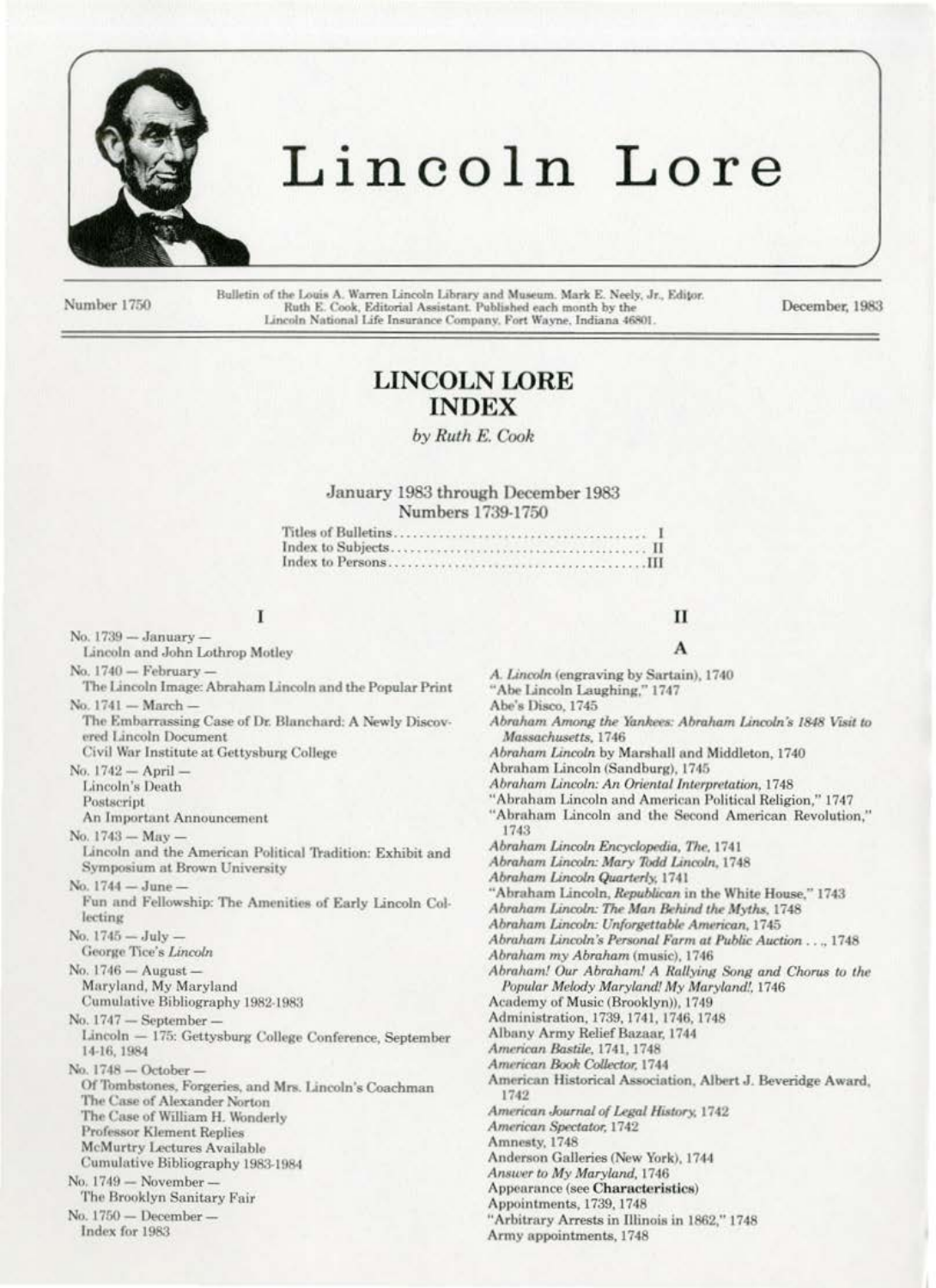Arrests, 1741, 1746, 1748 Artists, 1740, 1742, 1749 Assassination: Death, 1739, 1742 Deathbed scene, 1740, 1741, 1742 Eulogies, 1744 Pictures, 1740 Sermons, 1744 Sympathy, expressions of, 1739 Threats, 1746 Association for State and Local History, 1747 Association of State Prisoners, 1741 Austria, minister to, 1739 Authors, 1739, 1744, 1745, 1746, 1747, 1748 Autograph, Lincoln's, 1744, 1748, 1749 Autographs, historical, 1749

### в

Baltimore Massacre, 1746 Bates, Edward, 1748 Beach, North Dakota, 1744 Beard, 1740 Bennington Museum (Vermont), 1745 "Beware of the People Weeping," 1747 **Bibliography** (see Books) "Big Five" (Lincoln collectors), 1744 "Biographers: Oates, Handlin, and Vidal, The" (panel discussion), 1747 Blanchard, Israel (Dr.), 1741, 1748 Blue & Gray Magazine, 1748 "Blue and the Grey, The" (film), 1741 Book & magazine articles, 1742 **Books:** Bibliographers, 1744 Biographers, Lincoln, 1744 Book Reviews, 1740, 1744 Collected Works of Abraham Lincoln, The, 1741, 1747, 1748 Collected Works of Abraham Lincoln: Supplement, 1832-1865, The, 1748 Cumulative Bibliography, 1746, 1748 Illustrated, 1740, 1745 Lincoln Herald, 1746, 1748 Rare, 1743 Sculpture, 1745 Border states, 1748 Boston, Massachusetts, 1744, 1745 Broadside, Confederate, 1746 Brookhaven, Long Island, 1748 Brooklyn Academy of Music, 1749 Brooklyn and Long Island Fair, 1749 Brooklyn Sanitary Fair, The, 1749 Brown University, 1743 Builders of the Dream: Abraham Lincoln and Martin Luther King, Jr. 1748 Bunker Hill, Illinois, 1745

### C

Cabinet members, 1741, 1743\* Campaigns (see Presidential Campaigns) Campaign biography, 1860, 1743 Campaign portraits, 1860, 1740 Cartoons (contemporary), 1739, 1742, 1743 **Characteristics:** Mercy, 1748 Personal traits, 1739, 1748 Physical appearance, 1740 Charity bazaars, 1744, 1749 Charleston Mercury, 1740 Christian, Daniel, 1748 Civil liberties, 1741, 1746 Civil War: Arrests, 1741, 1748 Cavalry, 1748

Civil War and Lincoln, 1741, 1744, 1748 Colonel Baker's Mounted Rangers, 1748. Court martials, 1748 Deserters, 1748 Eighty-first Regiment of Illinois Volunteers, 1741 European views, 1739 Execution suspended, 1748 First Pennsylvania Cavalry, 1748 Fourth Pennsylvania Cavalry, 1748 Generals, 1741, 1746, 1748 Literature, 1741 Motley, John Lothrop, 1739 Oath of Allegiance, 1741, 1748 Peninsula campaign, 1748 Soldiers, supplies for, 1744, 1749 Veterans, 1744 Civil War Institute, 1741 Civil War Times, 1748 Civil War Times Illustrated, 1741 Clemency, 1748 Clinton, Illinois, 1745 Coachman, Mrs. Lincoln's, 1748 "Collecting Lincoln: What's Left to Collect?," 1743 Collections (Lincolniana), 1744 Collectors, 1744 Commentary, 1742 Confederate Army, 1748 **Confiscation Acts**, 1748 Congress, 1748 Constitution, 1742 Contrabands (Illinois), 1748 Convention between United States and Columbia, 1748 "Copperhead Secret Societies in Illinois during the Civil War," 1748 Copperheads in the Middle West, Limits of Dissent, 1741 Correspondence: "Big Five" (collectors), 1744 Letter of condolence to Mrs. Lincoln, 1739 Letters, Lincoln, 1744, 1748, 1749 Letters to the President, 1739, 1741 Motley, John Lothrop, 1739 Crimean War, 1749 Culture, 1749 Currier & Ives, 1740

### D

Daily Morning Drum-Beat (Brooklyn Sanitary Fair newspaper), 1749 Dayton, Ohio, 1747 Death of Lincoln, The, 1746 Death of President Lincoln, key to picture, 1742 Declaration of Independence, 1742 Democrats, Illinois, 1741 Dislovalty, 1741 Documents, Lincoln, 1741, 1748

### E

Educating A President: Abraham Lincoln and Learning, 1809-1854, 1748 Election of 1864, 1739. Emancipation Proclamation, 1739, 1740, 1744, 1746, 1749 Emancipation Proclamation lithograph, 1744 Embarrassing Case of Dr. Blanchard: A Newly Discovered Lincoln Document, The, 1741, 1748 England, 1739, 1749 Engravers, 1742, 1743 **Engravings** (see Pictures) Essays on Lincoln's Faith and Politics, 1746 Etchings (see Pictures) Europe, 1739 Executive Mansion, 1748 Exhibits, "Lincoln and the American Political Tradition," 1743 Exhibits, "The Lincoln Image," 1747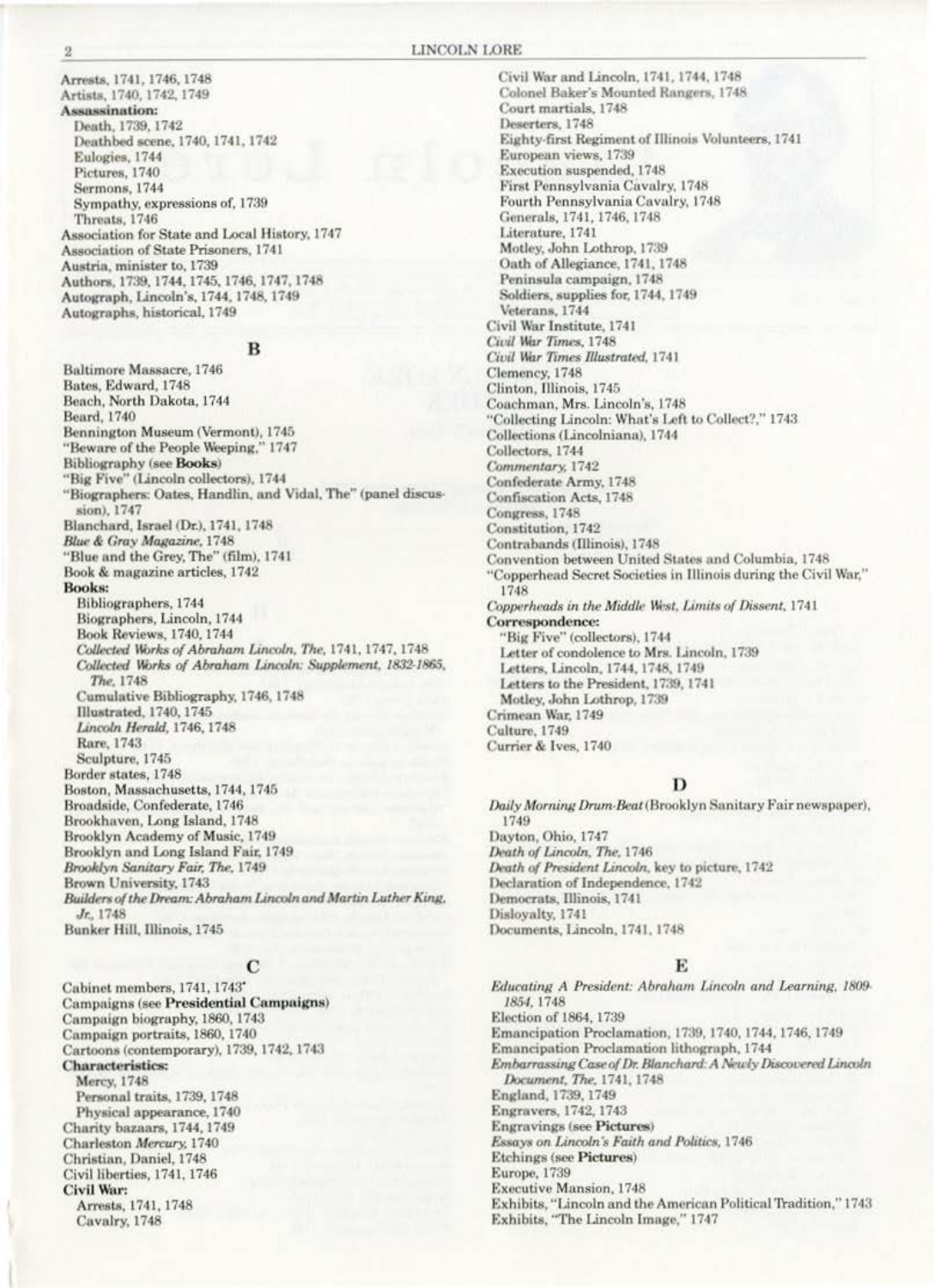### F

Fairs, Sanitary, 1744, 1748, 1749 First Reading of the Emancipation Proclamation before the Cabinet, 1742 Forgeries, 1748 Forrest at Brice's Cross Roads, 1741 Fort Sumter, 1746 Free trade, 1739 Freedmen, 1740 Freedom to the Slaves . . ., 1740 Fugitive Slave Act, 1739 Fun and Fellowship: The Amenities of Early Lincoln Collecting, 1744

### G

George Tice's Lincoln, 1745 "Gettysburg: A Journey in Time," 1741 Gettsyburg College, 1741, 1747 Gettysburg College Conference, 1747 Gettysburg National Military Park, 1741 Grant and Lee: The Virginia Campaigns, 1864-1865, 1741 Great Central Fair (Philadelphia), 1748 Growth of Lincoln's Faith, The, 1744 Gunboat, Confederate, 1748 Gutenberg Bible, 1744

### $H$

Habeas Corpus, Writ of, 1746 Hague, Court of, 1739 Harper's Weekly (magazine), 1740, 1747 Harrison's Landing, Virginia, 1748 Henry E. Huntington Library, 1744 Herndon, William H., 1744 Heroic Statues in Bronze of Abraham Lincoln, 1745 Historiography, 1745 Home of Our Martyred President, The, 1740 Hon. Abraham Lincoln Republican Candidate for Sixteenth President of the United States, 1740 Hospitals, 1749

### I

Illinois History, 1746 Illinois State Historical Library, 1744 Illinois State Historical Society, Journal of the, 1748 Image of War, The (6 volumes), 1741 Inaugural journey, 1743, 1746 Index (see Lincoln Lore) Indiana politicians, 1748 Indians, 1748

### J

"James R. Mellon's The Face of Lincoln: An Appraisal," 1747 Jersey City, New Jersey, 1745 John D. Rockefeller Library, 1743 John Hay Library, 1743 John Simon Guggenheim Memorial Fellowship, 1742 Journal of American History, 1742

### K

Kennedy and Lincoln: Medical and Ballistic Comparisons of Their Assassinations, 1741 Kenosha, Wisconsin, 1745 Kentucky, 1748 Klement, Frank, 1741, 1748 Knickerbocker Hall (Brooklyn), 1749 Knights of the Golden Circle, 1741, 1748 Know Nothings, 1746 Knox College Celebrated The 125th Anniversary of The Great Debate, 1746

### L

Law partners, 1729, 1737, 1744 Lawyer (see Legal Profession)

"Lee at Gettysburg," 1741 **Legal Profession:** Law partners, 1729, 1737, 1744 Patent lawyers, 1742 Let the Trumpet Sound: The Life of Martin Luther King, 1741 Letters (see Correspondence) Letters (forgeries, spurious or dubious), 1748 Letters, testimonial, 1742 Library of Congress, 1744, 1747 Life of Abe Lincoln, of Illinois, The (satirical campaign biography), 1743 Lilly Library, 1744 Lincoln (Tice), 1745, 1748 Lincoln: A Novel, 1748 Lincoln, Abraham (President), 1739, 1741, 1746, 1748, 1749 "Lincoln and Black Freedom," 1747 "Lincoln and Civil Liberties." 1741 Lincoln and Greeley, 1744 Lincoln and John Lothrop Motley, 1739 "Lincoln and Kennedy Assassinations: Medical and Ballistic Comparisons, The,"  $1741\,$ Lincoln and the American Political Tradition: An Exhibition in Honor of the 175th Anniversary of the Birth of Abraham Lincoln, 1748 Lincoln and the American Political Tradition Exhibit and Symposium at Brown University, 1743 Lincoln and the Constitution, 1746 "Lincoln and the Constitution: The Dictatorship Question Reconsidered," 1742 Lincoln and the Economics of the American Dream, 1741 "Lincoln and the Economics of the American Dream" (lecture), 1747 "Lincoln and the Indians," 1747 "Lincoln and the Politics of Union." 1743 "Lincoln and the Quest for Immortality," 1747 Lincoln And The Riddle Of Death, 1742, 1748<br>"Lincoln at Gettysburg," 1741 Lincoln Bibliography (Monaghan), 1743 "Lincoln Dollars and Cents: Popular Culture, Commercialism and the Sixteenth President," 1743 Lincoln endorsements, unpublished, 1748 Lincoln Fellowships, 1744 Lincoln Funeral Home, 1745 Lincoln Image: Abraham Lincoln and the Popular Print, The, 1739, 1740, 1741, 1747, 1748 "Lincoln Image, The" (exhibit tour), 1747 Lincoln in Marble and Bronze, 1745 **Lincoln Lore:** Colored illustrated issues, 1740, 1749 Numbers grouped by years: (1983) 1739-1750 Refer to December 1983 Index issue # 1750 Lincoln, Mary Todd, 1739, 1748 Lincoln Memorial University, 1744 Lincoln Motel, 1745 "Lincoln Murder Conspiracies, The," 1747 Lincoln Murder Conspiracies: Being an Account of the Hatred... The, 1746 Lincoln National Life Insurance Company: Letters, 1748 Television, 1748 Lincoln - 175 Gettysburg College Conference September 14-16, 1984, 1747 "Lincoln Print Portraits for the Collector and Connoisseur," 1743 Lincoln Recevant Les Indiens Comanches, 1740 Lincoln, Rhode Island, 1745 Lincolniana, 1744 Lincolniana: A collection of pamphlets, booklets..., 1746 Lincoln's Death, 1742 "Lincoln's Democracy," 1743 Lincoln's Furniture: Great Woodworking Projects, 1748 "Lincoln's Quest for Union," 1747 Lincoln's Reconstruction: Neither Failure of Vision Nor Vision of Failure, 1748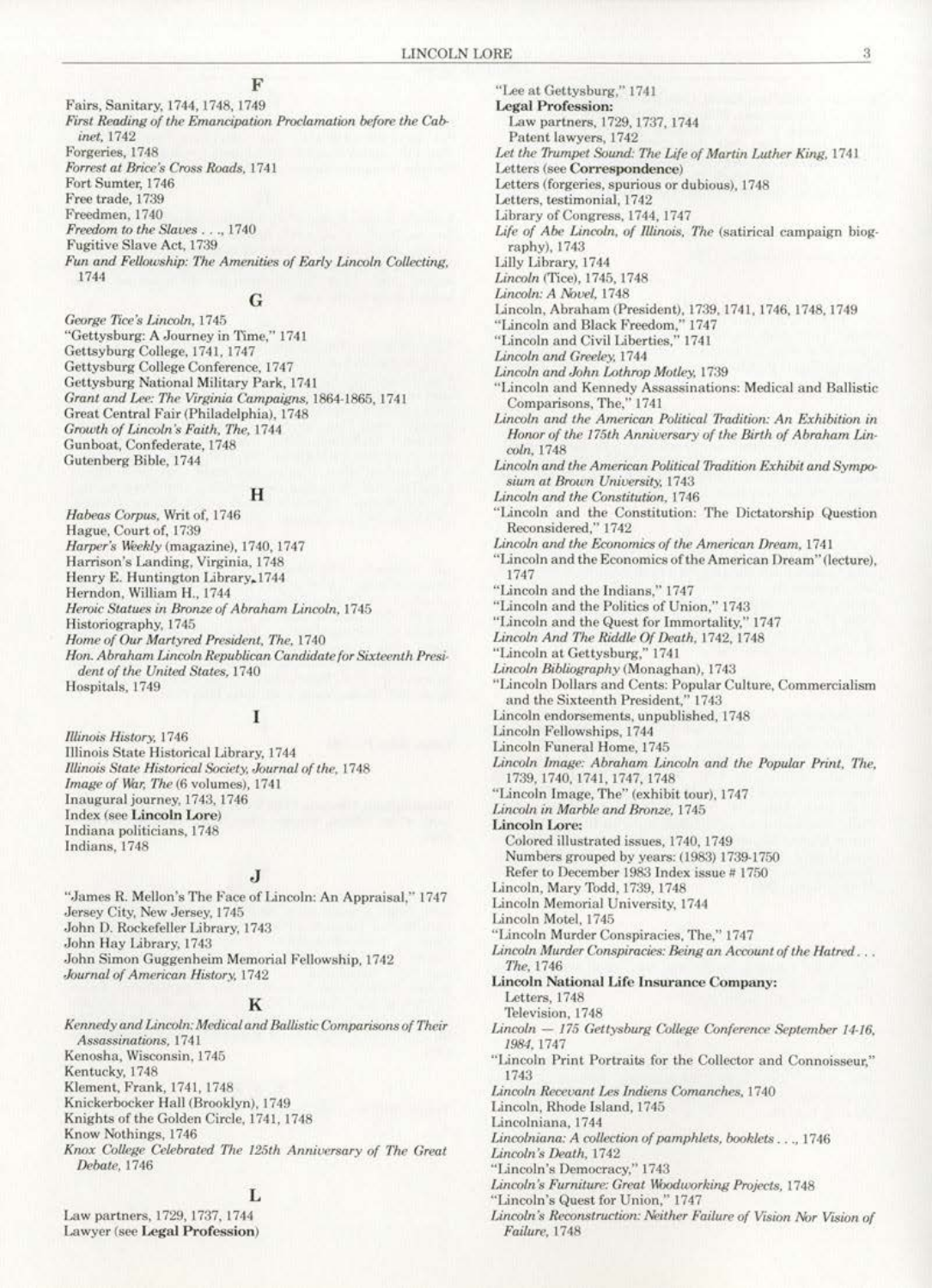Literature (see Books) Lithographs (see Pictures) Logan, John A., 1741 London Times, 1739 Louis A. Warren Lincoln Library and Museum: Annual Lincoln Lecture, R. Gerald McMurtry, 1742, 1748 Collections, 1744 Lincoln Lore, 1741, 1742, 1744, 1746, 1748 Recent acquisitions, 1739, 1742 Louisiana, 1746

### M

Maryland, 1746, 1748 Maryland, My Maryland, 1746 Maryland, My Maryland: And There's Life in the Old Land Yet (music and broadside), 1746 McLellan Collection, 1743, 1744 McMurtry, R. Gerald, 1748 "Meade at Gettysburg," 1741 Meet Mr. Lincoln, 1748 **Military Problems:** Military commanders, 1741, 1748 Military Commission, 1741 Occupation of Baltimore, 1746 Volunteers, 1748 Minneapolis, Minnesota, 1744 Minor Affair: An Adventure in Forgery and Detection, The, 1748 Moline, Illinois, 1744 Monuments and sites, 1745 Motley, John Lothrop, 1739 Mr. Lincoln, Residence and Horse..., 1740. Mr. Pipps Among the Wide Awakes, 1743 Murphysboro, Illinois, 1741 Music, 1746 Mystic Bridge, Connecticut, 1744

### N

National Endowment for the Humanities, 1747 National Portrait Gallery, Smithsonian Institution, 1747 Netherlands, 1739 New Birth of Freedom: Lincoln at Gettysburg, The, 1748 New England Kitchen, 1749 New Hampshire, 1748 New Orleans Delta, 1746 New York, 1744, 1748 New York Avenue Presbyterian Church, 1742 New York City, 1743, 1745 New York City draft riots, 1743 New York Times, 1746 New York Times Book Review, 1747 Newark, New Jersey, 1745 Northern war effort, 1741, 1749 Northwestern Fair, 1744 Norton, Alexander, 1748

### $\Omega$

Oath of allegiance, 1741, 1748 Odon, Indiana, 1745 Of Tombstones, Forgeries, and Mrs. Lincoln's Coachman, 1748 Old Capitol Prison, 1741, 1748 175th anniversary of Lincoln's birth, 1743, 1744, 1747 Organization of American Historians, 1747 Our Master the Rebels, 1741

### P.Q

Paintings (see Pictures) Pardons (Executive), 1741, 1748 Paris, France, 1740 Patent, 1742 "Patricide in the House Divided," 1747 "Patriotic Gore" (essay), 1746 Payson Estate Auction, 1748 Pennsylvania Humanities Council, 1747

Petersen House, 1742 Philadelphia, 1744, 1748 Photographs: Brady, Mathew, 1740 Carte-de-visite, 1740 Last Lincoln photograph, 1742 Statues, 1745 Tice, George, 1745, 1748 Warren, Henry F., 1742 Pictures: A. H. Ritchie & Co., 1742 Calligraphic, 1740 Chromolithograph, 1740 Composite, 1740 Deathbed scene, 1742 Engravings, 1740, 1747, 1749 Etchings, 1740 Family portraits, 1740 Lithographs, 1740, 1743, 1744, 1747 Photographs, 1740, 1742, 1745 Portraits, 1740 Paintings, 1740, 1742, 1749 Paintings, life, 1740 Political cartoons, 1742, 1743 Sketches, 1743 Pinckneysville, Illinois, 1741 Plainfield, New Jersey, 1744 Poets, 1746 Political philosophy, 1742 Political prisoners, 1748 Political violence, 1746 Portraits (see Pictures) "Preservation of Civil War Era Prints and Photographs," 1743 President-elect, 1740, 1743 Presidential Campaign of 1860, 1740, 1743, 1744 Presidential Campaign of 1864, 1739 Presidential pardoning power, 1741, 1748 Presidential powers, 1741, 1746, 1748 Presidents before & after Lincoln, 1740, 1742, 1746, 1748 President's Emancipation Proclamation by Paine, 1749 Printmakers, 1740, 1742 Prisoners of war, 1741, 1748 Prisons, Federal, 1741, 1748 Providence, Rhode Island, 1743

### R

R. Gerald McMurtry Lectures: publications available, 1748 Racial policies, 1742 Radical Republicans, 1741 Racine, Wisconsin, 1745 Randall, James Ryder, 1746 Reconstruction, 1742 "Reconstruction after the War. Scholarship in Our Times," 1741 Recruiting black soldiers, 1748 Republicans, 1739, 1741, 1746 Review of Politics, 1742 Reviews in American History, 1742 Richmond visit, 1739 Rise of The Dutch Republic, The, 1739 Ritchie's Historical Picture. Death of President Lincoln, Engraved from the Painting by A. H. Ritchie, 1742 Rockefeller Center, 1745

### s

Sanitary Fair of 1864, 1749 Sculptors, 1748 Sculpture: Heroic statues, 1745 Parlor statuary, 1748 Statue conservation, 1745 Secession, 1746 Secret societies, 1748 Seventeen Years at Eighth and Jackson: The Story of Life in the Lincoln Home, 1746

A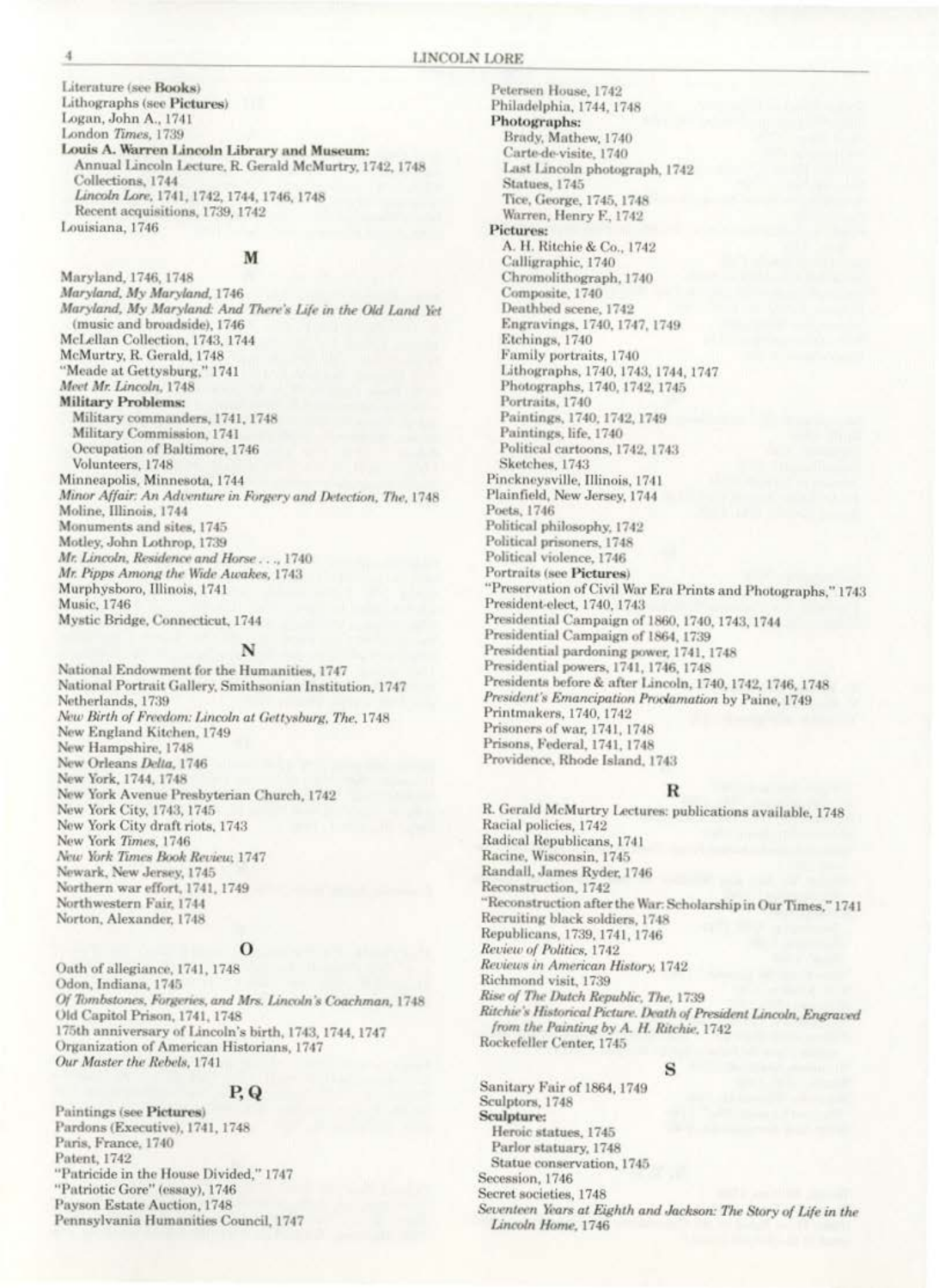Shaker Heights, Ohio, 1746 Sixth Massachusetts regiment, 1746 Slave dealer, 1748 Slave trade, 1739 Soldier's Home (Chicago), 1744 Soldiers, Negro, 1748 Southern Historical Association, 1747 Spain, 1739 Speaking of Abraham Lincoln: The Man and His Meaning for Our Times, 1746 Springfield Tomb, 1745 Stamford, Connecticut, 1749 Standard Guide to the Lincoln Cent, The, 1746 Stanton, Edwin M., 1741, 1748 **Statues (see Sculpture)** Subversive societies, 1748 Symposiums, 1743

### T

Tannenbaum, Oh Tannenbaum, 1746 Tariff, 1739 Television, 1748 Texas Rangers, 1747 Tributes to Lincoln, 1739 Turner-Baker Papers, 1741, 1748 Turner, Levi C., 1741, 1748

### U

Union troops, 1749 United States Sanitary Commission, 1744, 1748, 1749 Unwritten War: American Writers and the Civil War, The, 1739 Urbana, Illinois, 1745

Vicksburg, Mississippi, 1748 Vienna, 1739 Volunteer enlistments, 1741

Wabash, Indiana, 1745

### W

War Department, 1741, 1748 Washington, D.C., 1745, 1748, 1749 Webster City, Iowa, 1745 Western Attitudes toward Death: From the Middle Ages to the Present, 1742 "Where We Are and Whither We Are Tending in Lincoln Scholarship," 1747 **White House:** Secretariat, 1742, 1744 Servants, 1748 Staff, 1748 "Who Voted for Lincoln," 1743 Wide Awakes, 1743 Wigwam, 1860, 1743 Wilkensburg, Pennsylvania, 1745 William Doyle Galleries... Two Highly Important Lincoln Manuscripts From the Payson Estate Auction . . ., 1748 Witnesses, deathbed, 1742 Women, 1748, 1749 Wonderly, William H., 1748 "Words of Lincoln, The," 1743 World Book Encyclopedia, 1741

### X, Y, Z

Yocum, William, 1748 Zionsville, Texas, 1748 (Note: Titles listed in the Cumulative Bibliography are italicized in the Subject Index.)

### III

### A

A. C. Peters & Brothers (publisher), 1746; Aaron, Daniel, 1739; Adams, Charles Francis, 1739; Adams, Michael C. C., 1741; Albert J. Beveridge Award, 1742; Amon Carter Museum, 1740; Anderson, Dwight G., 1747; Andrews, Rufus F., 1742; Annmary Brown Memorial, 1743; Aries, Philippe, 1742; Arnold, Benedict, 1749; Augur, Christopher C. (Gen.), 1742.

### B

Baker, Edward D. (Brig. Gen.), 1746; Baker, Jean, 1747; Barnes, Joseph K., 1742; Barry, Charles Alfred, 1740; Barton, William E., 1744; Basler, Roy P., 1744, 1747, 1748; Bates, Edward, 1748; Bearss, Edwin C., 1741; Beecher, Henry Ward, 1742, 1749; Bellew, Frank, 1747; Belz, Herman, 1742, 1747; Benjamin, Park, 1739; Bernard, Kenneth A., 1741, 1746, 1748; Bierstadt, Albert, 1749; Blair, Preston, Jr., 1740; Blanchard, Israel (Dr.), 1741, 1748; Bollinger, James W., 1744; Booth, John Wilkes, 1740, 1742; Boritt, Gabor S., 1740, 1741, 1747, 1748; Bradford, M. E., 1747; Brady, Mathew B., 1740; Brown, John Henry, 1740; Bruce, Robert V., 1742, 1743, 1747, 1748; Bryan, Thomas Barbour, 1744; Buck, H., Jr. (Lt.), 1744; Bullard, F. Lauriston, 1744, 1745; Butler, Benjamin Franklin (Gen.), 1748; Buttre, John Chester, 1743.

### C

Calhoun, John C., 1740, 1749; Cameron, Simon, 1743; Campbell, Isaac, 1744; Carpenter, Francis Bicknell, 1740; Carry, Hetty, 1746; Carry, Jennie, 1746; Cartter, David K., 1742; Chafee, John H. (Sen.), 1743; Chardon aine, C. (publisher), 1740; Charles Scribner's Sons (publishers), 1740; Christian, Daniel, 1748; Clay, Brutus J., 1748; Clay, Henry, 1749; Colfax, Schuyler, 1742; Correggio (Italian artist), 1749; Cox, LaWanda, 1747; Crane, C. H., 1742; Cunliffe, Marcus, 1747; Current, Richard N., 1741, 1743, 1746, 1747; Currier and Ives (publishers), 1740; Curtin, Phillip, 1748.

### D

Davis, Jefferson, 1742, 1746; Davis, William C., 1741; Dedlock, Leicester (Sir), 1749; Delannoy, Ferdinand, 1740; Dennison, William, 1742; Douglas, Stephen A., 1740, 1741, 1743; Driggs, John S., 1748; Durand, Asher B., 1749; Duval, Peter S., 1740; Dyba, Thomas J., 1746.

### E

Emerson, Ralph Waldo, 1739.

### F

Fair, Tina M., 1747; Farnsworth, James F. (Gen.), 1742; Farwell, L. J., 1742; Fehrenbacher, Don E., 1743, 1746, 1747, 1748; Field, Maunsel B., 1742; Fish, Daniel, 1744; Forgie, George B., 1747; Frassanito, William A., 1741.

### G

Gates, Arnold, 1746, 1748; Gawain (nephew of King Arthur), 1742; Gienapp, William E., 1743; God, 1739, 1740; Graebner, Norman A., 1747; Greeley, Horace, 1743; Gugler, Henry, 1740; Gurley, Phineas D. (Rev.), 1742; Gutman, Kellie O., 1743; Gutman, Richard J. A., 1743.

### H

Halleck, Henry W. (Gen.), 1742; Hanchett, William (Prof.), 1746, 1747; Hancock, John, 1749; Handlin, Lilian, 1747; Handlin, Oscar (Prof.), 1747; Hanks, John, 1743; Hanna, William E., 1746; Harbison, Winfred A., 1742; Haverlin, Carl, 1746, 1748;